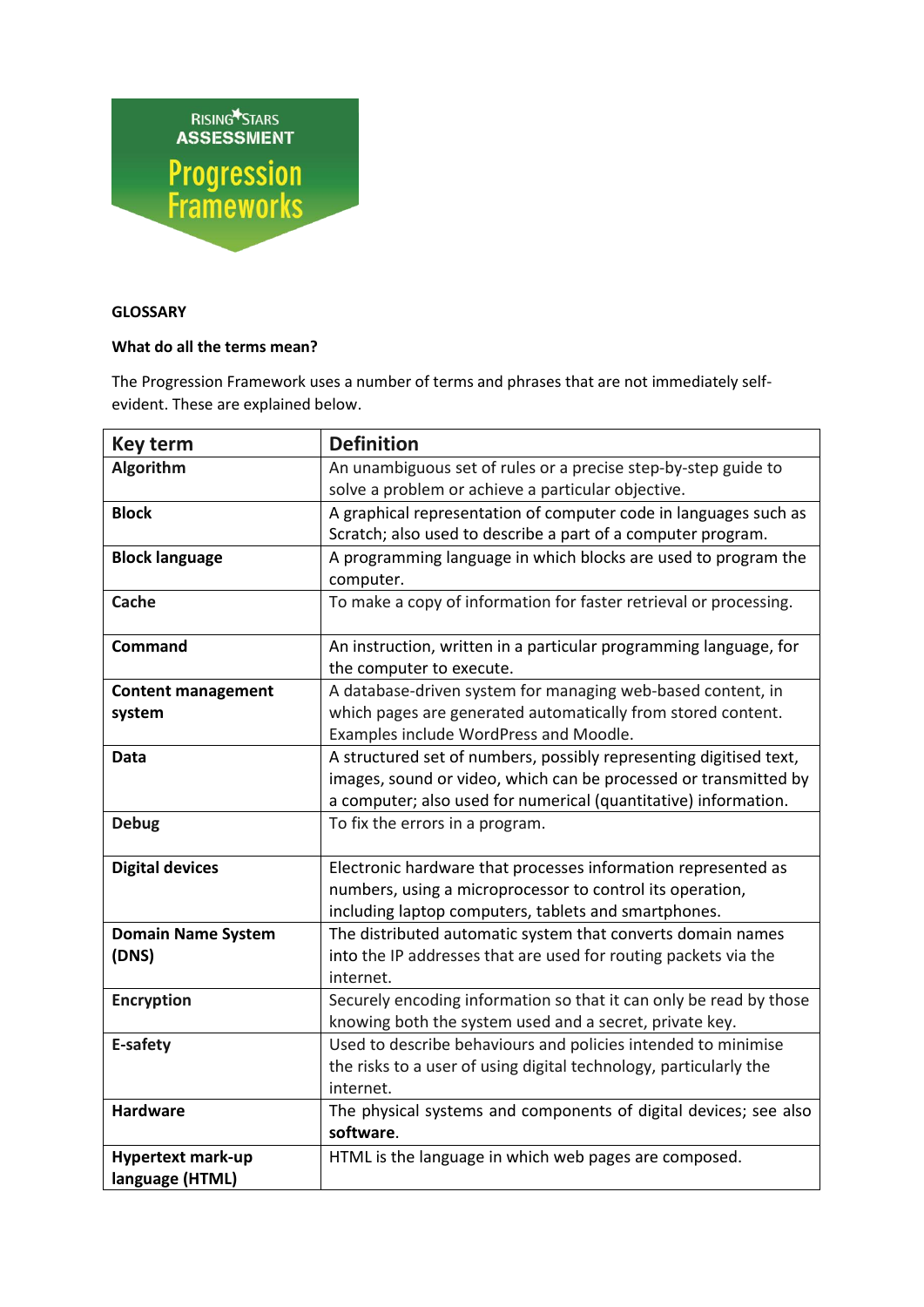| <b>Hypertext transfer</b>     | HTTP is the standard protocol for the request and transmission of |
|-------------------------------|-------------------------------------------------------------------|
| protocol (HTTP)               | HTML web pages between browser and web server.                    |
| <b>Hypertext transfer</b>     | An encrypted version of HTTP in which page content cannot be      |
| protocol - secure (HTTPS)     | read by the internet routers and gateways through which it        |
|                               | passes.                                                           |
| Input                         | Data provided to a computer system, e.g. via a keyboard, mouse,   |
|                               | microphone, camera or physical sensors.                           |
| <b>Interface</b>              | The boundary between one system and another $-$ often used to     |
|                               | describe how a person interacts with a computer.                  |
| <b>Internet Protocol (IP)</b> | Numeric addresses uniquely specifying computers directly          |
| addresses                     | connected to the internet; also used on private networks to       |
|                               | uniquely identify computers on that network.                      |
| <b>Iteration</b>              | A form of repetition in which a variable keeps track of how many  |
|                               | times the loop has been executed.                                 |
| Loop                          | A block of code repeated automatically under the program's        |
|                               | control.                                                          |
|                               |                                                                   |
| <b>Network</b>                | The computers and the connecting hardware (Wi-Fi access points,   |
|                               | cables, fibres, switches and routers) that make it possible to    |
|                               | transfer data using an agreed method ('protocol').                |
| <b>Operating system</b>       | The programs on a computer that deal with internal management     |
|                               | of memory, input/output, security and so on, such as Windows 10   |
|                               | or iOS.                                                           |
| Output                        | The information produced by a computer system for its user,       |
|                               | typically on a screen, through speakers or on a printer, but      |
|                               | possibly through the control of motors in physical systems.       |
| <b>Packets of data</b>        | A small set of numbers that get transmitted together via the      |
|                               | internet, typically enough for 1000 or 1500 characters.           |
| Platform                      | Used to describe computer systems in which particular content,    |
|                               | programs or systems can be developed.                             |
| Program                       | A stored set of instructions encoded in a language understood by  |
|                               | the computer that does some form of computation, processing       |
|                               | input and/or stored data to generate output.                      |
| <b>Pulse code modulation</b>  | The standard format for audio files, such as CDs, in which the    |
| (PCM)                         | amplitude of the sound is represented at one of, say,             |
|                               | 65,536 levels, sampled, say, 44,100 times a second.               |
| <b>Repetition</b>             | Executing a section of computer code a number of times as part of |
|                               | the program.                                                      |
| <b>Reverse engineer</b>       | The process of extracting knowledge or design information from    |
|                               | an artefact, such as a computer program, often by experimenting   |
|                               | with it to see how different inputs produce different outputs.    |
| Safe search mode              | A search engine functionality in which inappropriate results are  |
|                               | hidden.                                                           |
| <b>Script</b>                 | A computer program typically executed one line at a time through  |
|                               | an interpreter, such as the instructions for a Scratch character. |
| <b>Selection</b>              | A programming construct in which one section of code or another   |
|                               | is executed depending on whether a particular condition is met.   |
| <b>Sequence</b>               | To place program instructions in order, with each executed one    |
|                               | after the other.                                                  |
|                               |                                                                   |